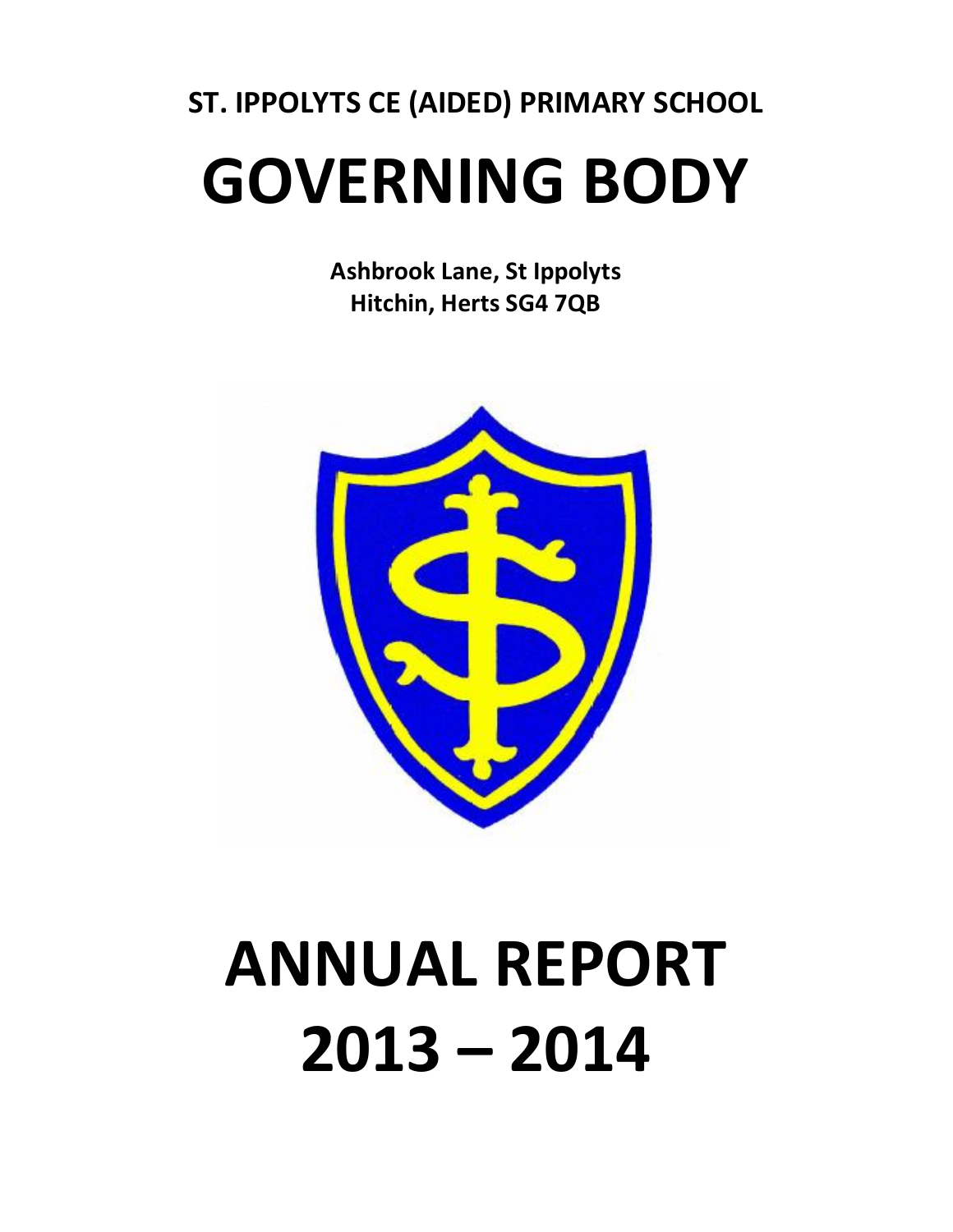#### **CHAIR'S REPORT**

This has been another busy year for St Ippolyts School with lots of events, activities, fundraising, trips and so on, all underpinned by our key aim "to provide the best possible education for each child, within the context of a caring, Christian community".

The Ofsted Inspection took place in November 2013. It was agreed that the inspection outcome was very positive and highlighted many of the school's strengths. Of particular note was pupils' above average achievement across a range of subjects, progress in reading was particularly strong, high quality marking and feedback by teachers, robust and rigorous processes for tracking and monitoring children's learning, and pupils enjoyment and contribution to the school. The judgement, under the new framework, was "Good" overall.

The school will at some soon, undergo the Statutory Inspection of Anglican and Methodist Schools (SIAMS). The principal objective of this inspection is to evaluate the distinctiveness and effectiveness of the school as a church school. A church school's self-evaluation, verified by inspection, will seek to judge how well the school's distinctive Christian character and values ensure the development and achievement of the whole child.

The school does not only ensure high standards of academic achievement, it also provides very many experiences and opportunities for the children, ranging from sport, participation in concerts at the O2 Arena and the Royal Albert Hall, Arts Days, music evenings, the annual residential trip for Years 5 and 6 children, numerous trips and visitors to the school. This is all very well reported on the school website, plus there are always lots of photographs.

This year we have introduced explicit "Values Education" into our curriculum. At St Ippolyts, we always pride ourselves on our caring Christian ethos which runs alongside our curriculum and is part of everything that we do. We hope that by highlighting some key values we will be able to help the children to recognise how they are demonstrating the values in their own lives. Each half term focuses on a specific value. This year we have covered Respect, Truthfulness, Perseverance, Forgiveness, Love and Courage

A Young Worship Group has been established with pupils from years 5 and 6. This group presents one collective worship each half term. The group considers, devises and delivers the service to the school.

Over the past year there has been a focus on fundraising to enable the school to update its ICT resources. All the laptops, computers and server in school were several years old and needed replacing. The target of £10,000 was reached and we have been able to purchase a new laptop system, a modern server and a set of iPads. We also installed the latest educational software. The whole school community worked to raise the money, which together with a donation from the Holly Ball, contributed to the final bill of £19,500.

Not only has the school raised money for itself, there are many fundraising activities to help others. The school contributes to the Operation Christmas Child shoeboxes, the school council raised money to enable them to sponsor a Guide Dog for the Blind, money is raised for Children in Need, Red Nose Day and the Hitchin food Bank.

Jane Thake **Chair of Governers**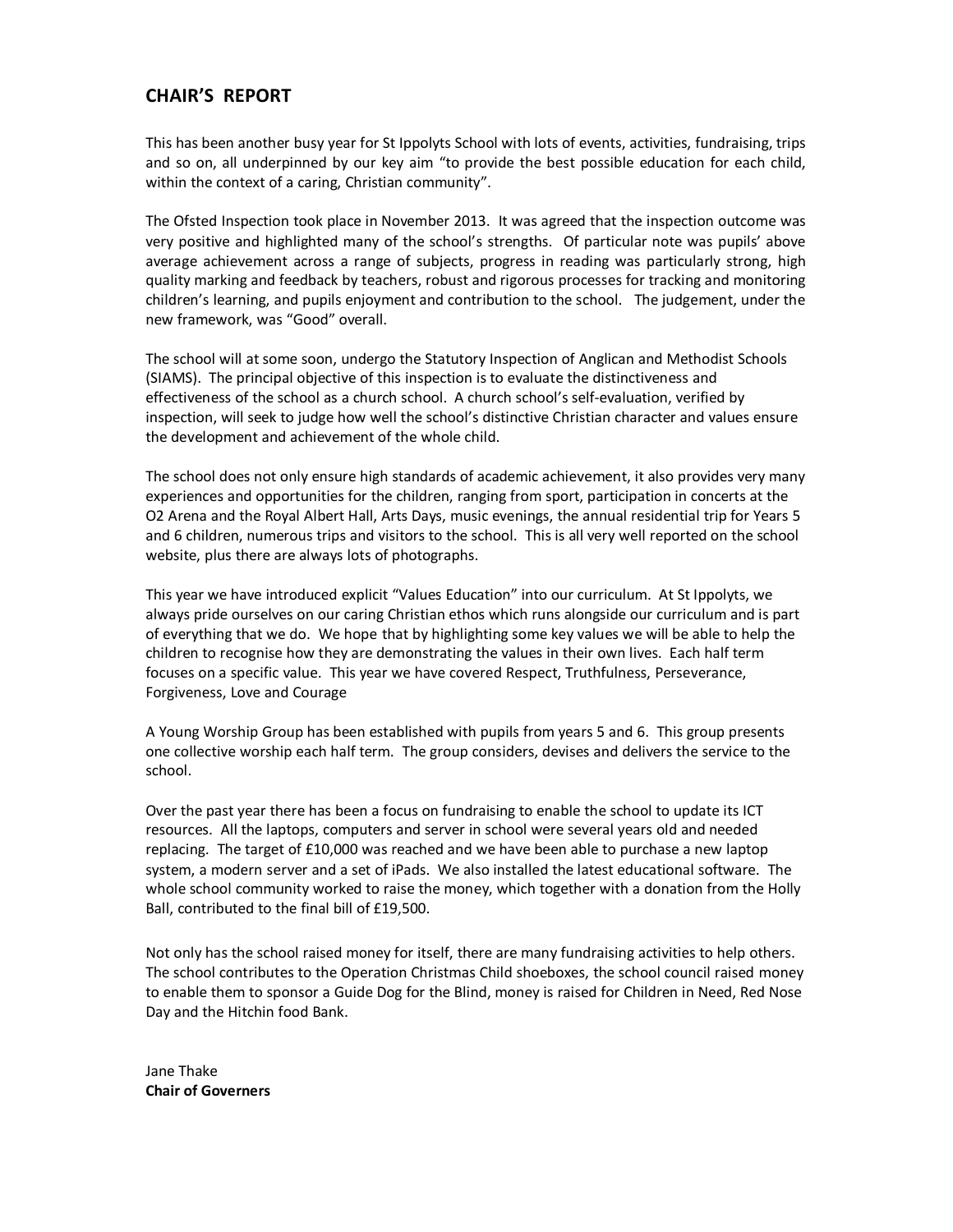#### **WHO ARE THE GOVERNORS?**

| <b>Name</b>                           | <b>Type of Governor</b> | Until    |
|---------------------------------------|-------------------------|----------|
| Jane Thake<br>Chairman                | Diocesan Foundation     | 31.08.14 |
| <b>Helen McInnes</b>                  | Diocesan Foundation     | 31.03.16 |
| <b>Christine Titmuss</b><br>Treasurer | <b>PCC Foundation</b>   | 19.11.14 |
| Revd Ann Pollington                   |                         |          |
| <b>Trevor Smith</b>                   | <b>PCC Foundation</b>   | 19.11.14 |
| <b>Carol Scott</b>                    | Local Authority         | 31.08.14 |
| <b>Tim Harvey</b>                     | <b>PCC Foundation</b>   | 19.11.14 |
| Jill Eaton                            | Parent                  | 08.11.14 |
| Stephen Rule                          | <b>PCC Foundation</b>   | 31.01.17 |
| Rachel Peddie                         | Headteacher             |          |
| Louise Racher                         | Staff                   | 31.08.13 |
| Gayle Stewart                         | Staff                   | 31.08.13 |

Clerk to the Governors Jackie Trenear

The total number of governors is 12 and our constitution determines that there should be one parent governor, one governor appointed by the local authority, three staff governors, and seven foundation governors. One of these is a foundation governor ex officio (ie the priest in charge of the parish in which the school is situated), two are appointed by the Diocesan Board of Education and four by the Parochial Church Council in whose parish the school is situated. Also at least three of the foundation governors shall be parents or ex parents.

The Chairman and the Clerk can both be contacted via the school office.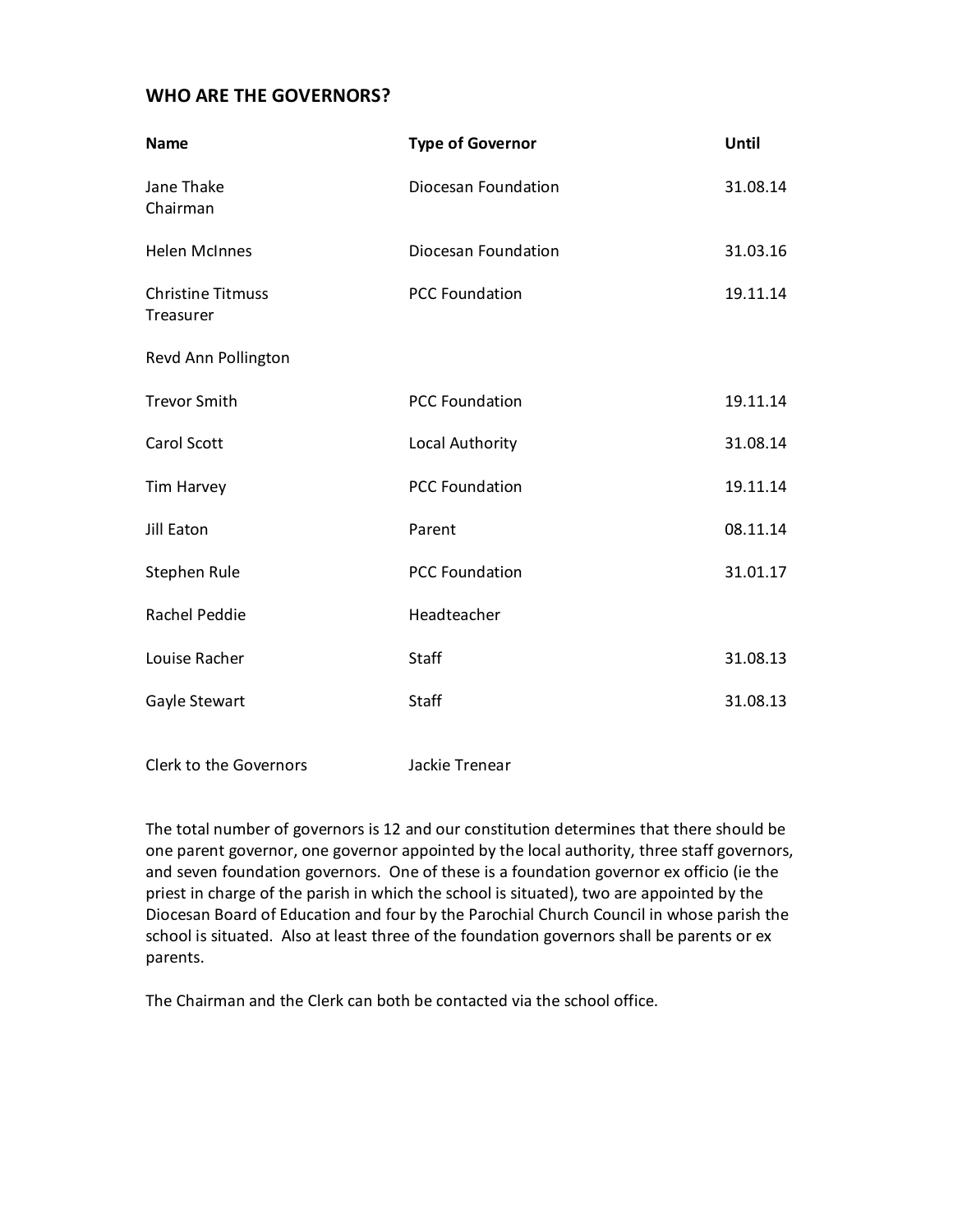#### **YOUR GOVERNING BODY AND WHAT THEY DO**

The role of the governors is to set strategic direction, to hold the school leaders to account for improving performance and to make sure that money is well spent. They advise and support the Headteacher and staff in their task of meeting the educational and social needs of all the children in school. As a voluntary aided school, the governors are responsible for the whole school building, (interior and exterior). The responsibilities of the school governors are all collective and would be impossible to fulfil without the willing cooperation of all the people who are concerned with the school.

The Governing body meets twice per term. Much of the work of the governors is carried out by committee. These are: Finance and Personnel, Admissions, Premises, and Teaching, Learning and Curriculum. The committees meet throughout the year

As a voluntary aided school, the governors are responsible for Admissions, Health and Safety, Religious Education and Collective Worship policies.

The Governors support the school in many ways: assisting at special events such as Arts Days, school trips, cookery lessons, attending assemblies, School Council, PTA events, and providing some support in the classroom.

#### **FINANCE AND PERSONNEL REPORT**

The budget is set each year in April and is approved by the Governors. During the year the committee monitors the accounts and looks at expenditure against budget, and look into any variances. When allocating funds consideration is given to the School Development Plan and its priorities.

The school's budget share is allocated by the local authority and is determined by a formula which is based mainly on the number of pupils. It includes an allocation for SEN (special educational needs). The budget share, together with the carry forward from the previous year gives us our total budget.

The budget share for 2013/14 was approximately £538,000. About 80% of this covers total staffing costs (teaching, support, administration, and site staff). The remainder covers premises, maintenance, running costs, equipment and resources. Careful monitoring ensures that the best possible use is made of funds available.

The Personnel duties of the committee include ensuring that the school's performance management policy is upheld and procedures followed, staffing is reviewed and recruitment where necessary is carried out, and relevant policies are kept under review.

Jane Thake Chair of Finance and Personnel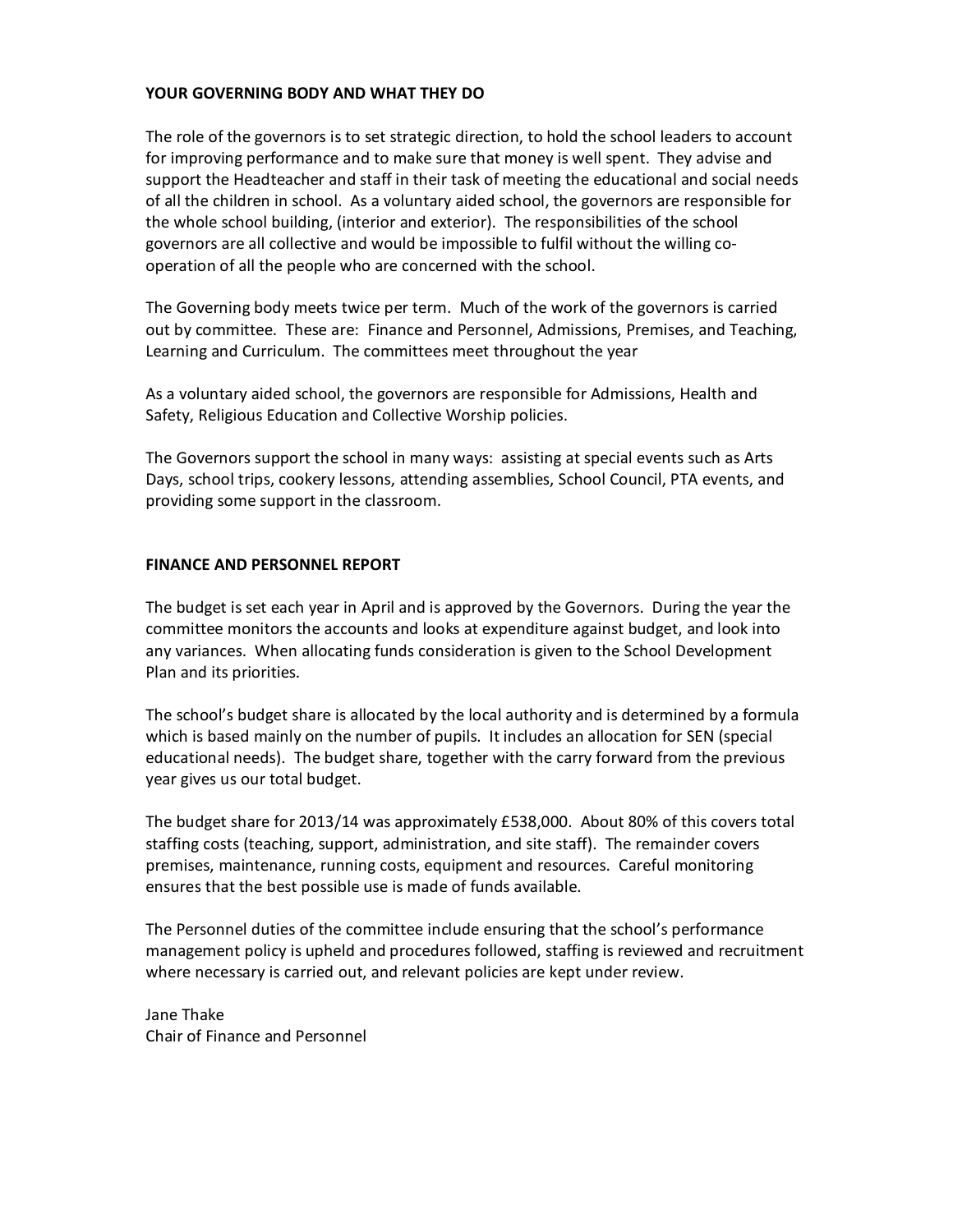#### **PREMISES**

The Premises Committee is concerned with the safe use of the school's buildings and grounds. We help determine development, refurbishment and maintenance programmes as well as reacting to contingency issues such as breakdown and damage. We assist with the identification and implementation of Health and Safety systems within school such as fire alarms and other safety equipment. The committee also reviews action required on the School Travel Plan.

Current projects under consideration are a footpath upgrade which would include a relocation of waste bins etc. However, all such projects are dependent on funds being available.

Trevor Smith Chair of Premises Committee

#### **ADMISSIONS**

As a voluntary aided school, we are the admitting authority, although the process is centralised through the local authority. It is the committee's responsibility to ensure that our Admissions Policy is correctly administered. The committee also deals with any appeals that may ensue.

Chris Titmuss Chair of Admissions Committee

#### **TEACHING, LEARNING AND CURRICULUM**

The committee meets termly to discuss all aspects of the curriculum, teaching and learning. Committee members make visits into school to learn about the curriculum throughout the school. Reports are made to Governors. SEN within the school is closely monitored and regular reports are received from the INCO. Presentations are made to the committee to make them aware of new developments.

Carol Scott Chair of Teaching, Learning and Curriculum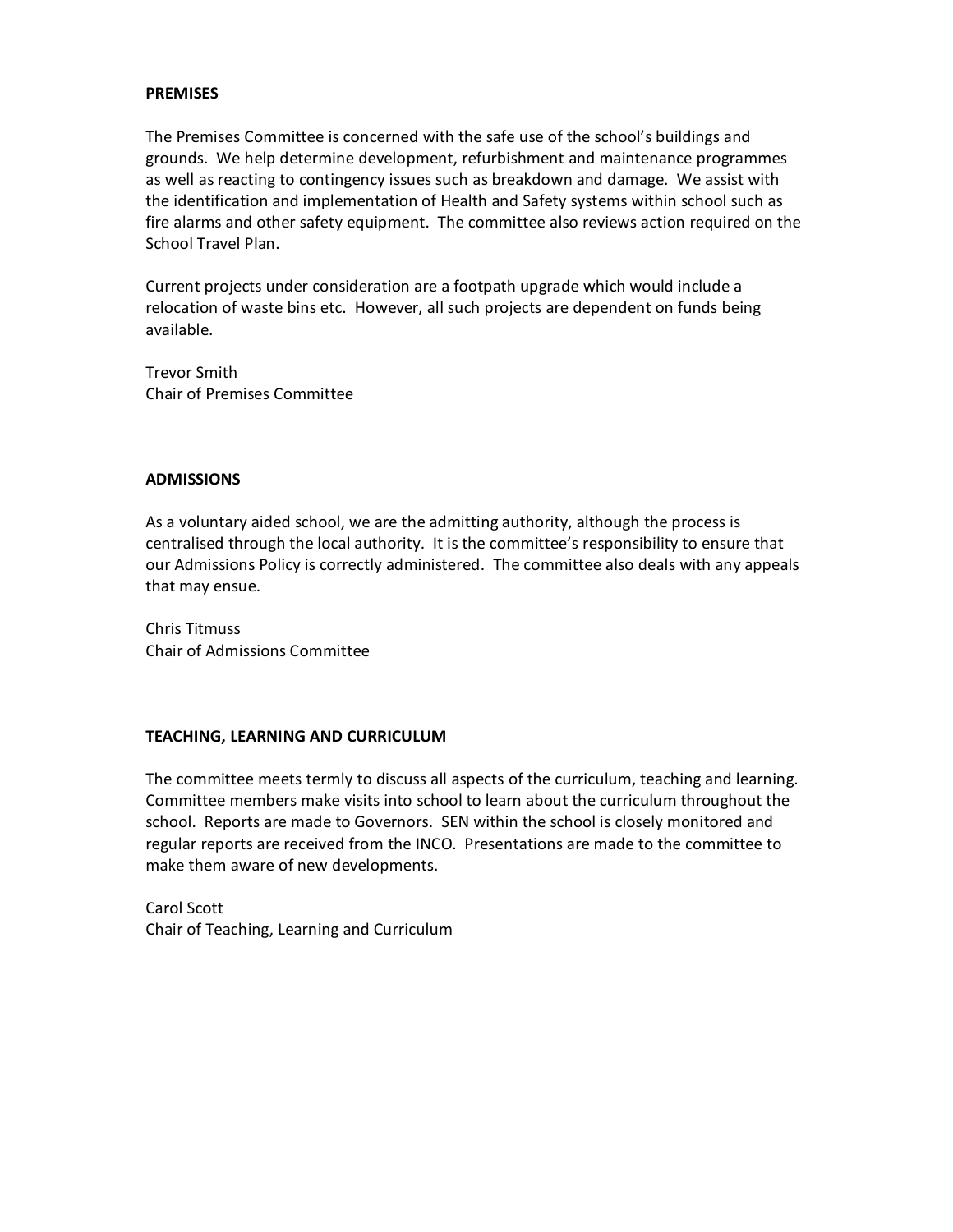#### **HEADTEACHER'S REPORT 2013 - 2014**

Our school year began back in the autumn of 2013 by welcoming 20 new children into Class 1 and two new members of staff onto our team: Miss Patston as Class 4 teacher and Mrs Warne-Holland as Office Assistant. All settled quickly into life as part of the St Ippolyts family.

During that first term of the year we were paid a not-unexpected visit by an Ofsted inspector. The new inspection process is a highly rigorous and stressful experience and credit must be paid to our wonderful staff who were brilliant as ever. We are very pleased with our highly positive report which recognises the school's many strengths.

To counterbalance an Ofsted visit, the autumn term also had lots of much more enjoyable experiences! Open Session, a visit from Zoolab, Classes 3, 4 & 5 visited Verulamium as part of their Romans topic, Class 2 went on a trip to Celtic Harmony, Class 4 enjoyed a themed Roald Dahl day and of course we had all our usual Christmas celebrations.





The Spring Term began with a very useful day spent with staff from our cluster of small schools working together on the introduction of the new National Curriculum which comes into force in September 2014. This was swiftly followed with a very busy term, highlights of which included Family Week, our amazing choir taking part in Young Voices at the O2 Arena (with 7500 other children!), this year's Arts Days on the theme of Sea & Sky, our Shrove Tuesday celebrations with a fiercely fought pancake race, World Book Day and the choir singing in the Royal Albert Hall as part of the Hertfordshire Schools Music Gala.

During the spring we also held our annual Music Evening. This year's concert was dedicated to the memory of the late Mrs Monica Lambert who taught here at St Ippolyts in various capacities from 1974-2009. Monica's family have donated her Baby Grand Piano to the school and our Music Evening was the first time it was played publically by children and staff. It was a very special event.

In March we went on our whole school theatre trip to see the world-renowned Russian Ice Stars perform Peter Pan on Ice at The Alban Arena; it was amazing! The trip was made possible by the hard work and dedication of our PTA who subsidised the trip heavily. We are so grateful to have such a committed and supportive parent body.

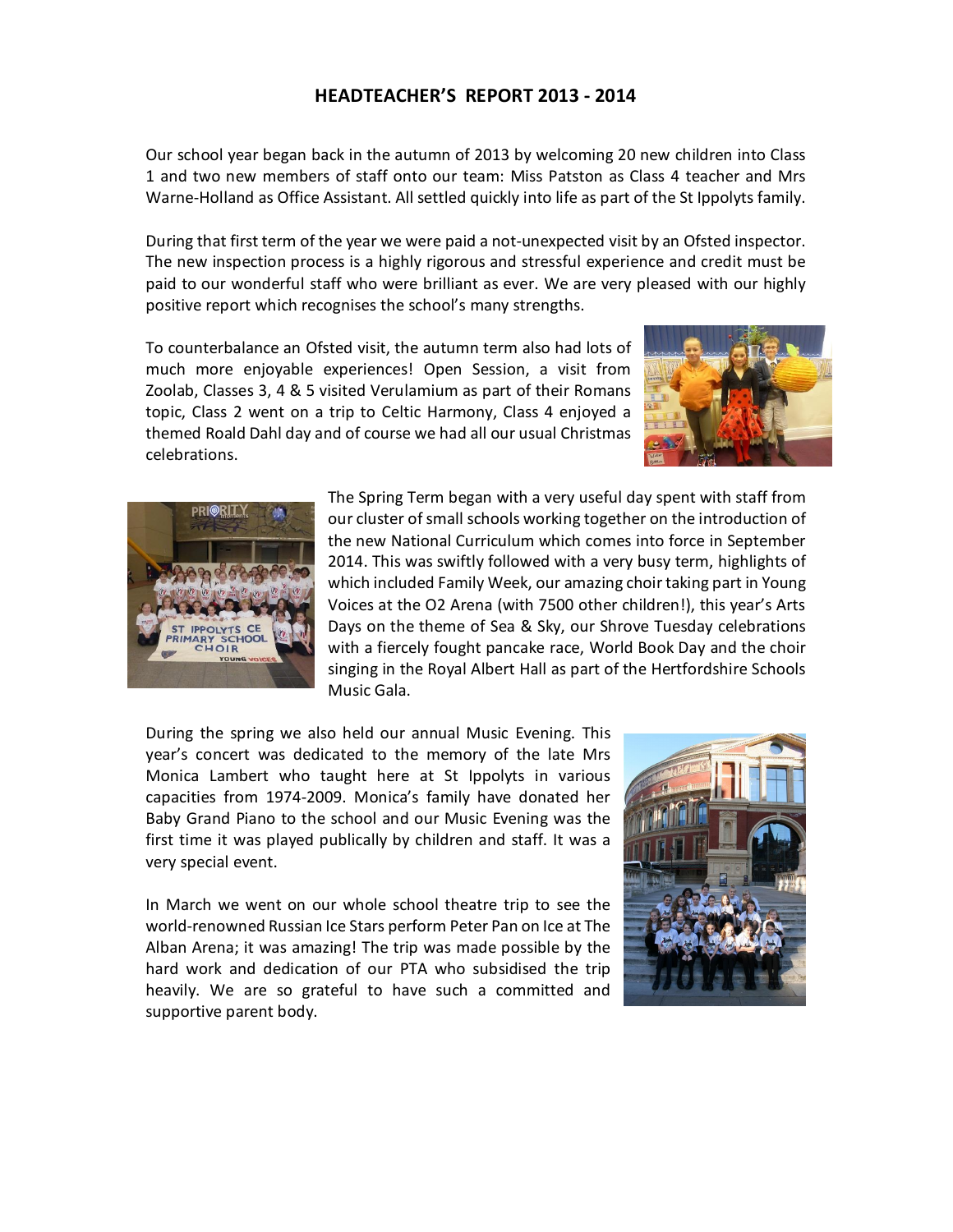Towards the end of the spring term we had 'Living Eggs' in school. The children were able to watch the eggs hatch and grow into chicks; it is an incredible experience. This year we installed 'Chick Cam' which enabled families to watch the hatching process at home via the internet which proved very popular. Our chicks are now fully grown and enjoying a happy life with Mrs Carter.



We ended the Spring Term with our annual Easter Service in the traditional Stations of the Cross pilgrimage. It was a beautiful service and for the first time in a few years we had lovely weather and were not rained (or snowed!) off.

As ever, the summer is a busy time of year in school; it began with the Hitchin Schools 'Fair in the Square' in April where all the schools' PTA organisations got together to hold a joint fete to raise funds. It is a great opportunity for all the town and village schools to work collaboratively on a community event.

The summer term also saw the Year 6 children take the National 'SATs' tests and we are sure that they have done very well – they have worked very hard and we are currently awaiting their results.

The tests were closely followed by our annual Sports Day with a 2014 victory for 'Team Lords'. The first half of the summer term was rounded off by a fantastic Talent Show – dancing, singing, magic tricks, gymnastic displays, comedy, musical instruments and much more.





At the beginning of this half term, we held Science Day where the whole school moved around a range of scientific investigative activities based on the work of famous Scientists from history. Also earlier this term our Class 4 and 5 children took part in the 2014 K'NEX Challenge where they had to design and build a model of a safety helmet; it was quite an unusual task but our children did brilliantly.

Year 5 and 6 went on the residential school journey to PGL Osmington Bay in Dorset. We had glorious summer weather and over the course of the weekend they did a huge range of activities and outdoor pursuits. School Journey is a highlight of the school year for the children in Years 5 and 6; it is wonderful to see them try out new things, learn to be independent and grow in confidence over the course of four days.

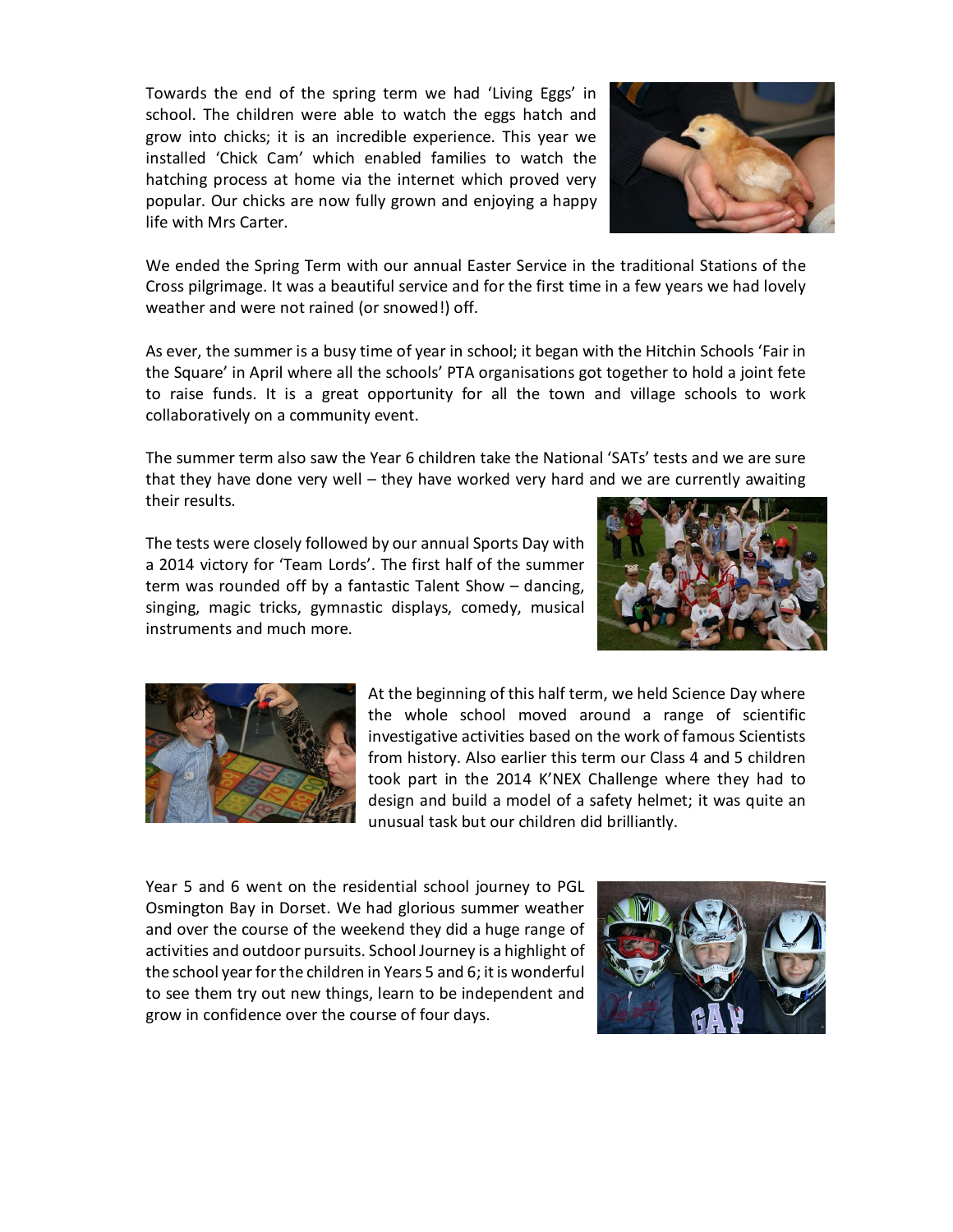

Classes 3 and 4 visited Stevenage Mosque in the summer term as part of their RE studies on Islam and Class 1 and 2 will shortly be visiting Hitchin Gurdwara. The history topic for the summer term was Vikings and as part of this work the whole school dressed up for Vikings Day. We had Erik Erikson (a real Viking!) from the Longship Trading Company to visit and he brought lots of artefacts, clothing and weaponry to bring the children's learning to life.

Classes 3-5 will soon be performing their big summer production 'Wind in the Willows' very soon and we will have all the usual end of year celebrations for Year 6.

This year we have also been fortunate once again to have a willing band of parent helpers: gardening, cooking, arts days, school trips, hearing readers and so much more. Your help is so valuable to us and we are very grateful for you giving up your time.

We are also indebted to the volunteers on our PTA who work tirelessly throughout the year to organise fundraising events and activities; if you have never got involved with the PTA before but could spare a couple of hours a month, we would really love you to come along.

As we approach the end of term I would like to say a big thank you to our wonderful staff here at St Ippolyts. They work so hard to give all pupils here the very best opportunities and always go 'the extra mile'.

Finally, it is with sadness that we prepare to say 'goodbye' to our KS2 Assistant Headteacher Mrs Racher as she leaves us at the end of term to take up her new role as a Teaching & Learning Adviser in Mathematics for Hertfordshire Local Authority. Mrs Racher has been with us at St Ippolyts for seven years and has been AMAZING every step of the way. She has seen many children through their SATs tests at the end of Year 6 and has been particularly instrumental in our developments in Maths and RE. I know we will all miss Mrs Racher very much but I have no doubt she will keep in touch.



Enjoy the summer break, and we look forward to seeing you back in September for another busy year! Our love, prayers and best wishes go with the Year 6's as they make the move to their secondary schools – good luck Year 6!

Reddie

Mrs RE Peddie **Headteacher**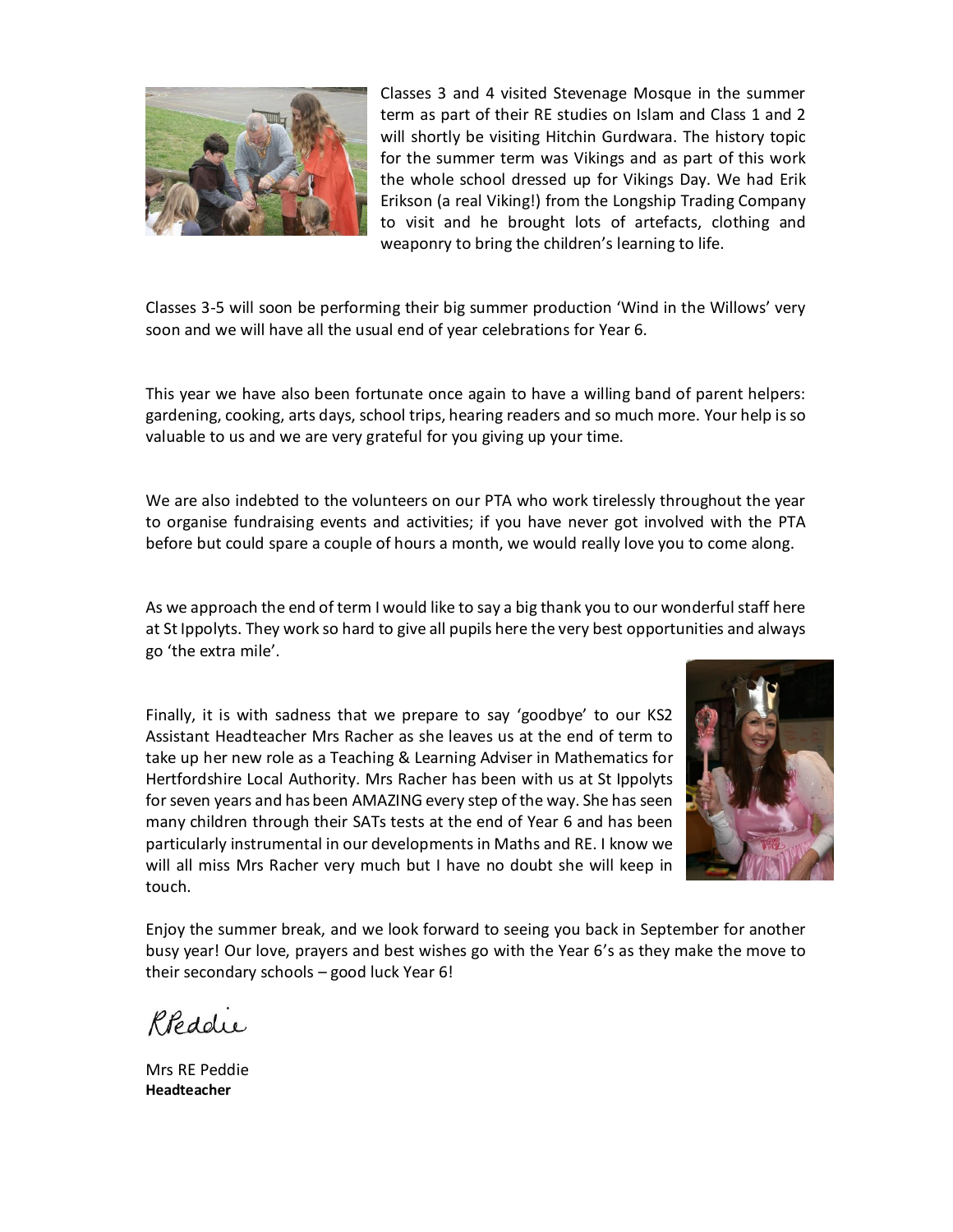## **2013 KEY STAGE TWO ASSESSMENT RESULTS**

| <b>READING</b>                        | <b>GRAMMAR PUNCTUATION &amp;</b><br><b>SPELLING</b> | <b>MATHS</b>                         |  |
|---------------------------------------|-----------------------------------------------------|--------------------------------------|--|
| 100% Level 4 and above as<br>follows: | 89% Level 4 and above as follows:                   | 94% Level 4 and above as<br>follows: |  |
| 17%                                   | Level 4                                             | 33%                                  |  |
| Level 4                               | 22%                                                 | Level 4                              |  |
| 78%                                   | 50%                                                 | 33%                                  |  |
| Level 5                               | Level 5                                             | Level 5                              |  |
| 6%                                    | Level 6                                             | 28%                                  |  |
| Level 6                               | 17%                                                 | Level 6                              |  |

These tables show the percentage of children achieving each level in 2013, compared to national end of key stage 2 teacher assessment levels and test results for 2012.

The total number of eligible children is 20

Figures may not total 100 per cent because of rounding.

| <b>TEACHER ASSESSMENTS</b> |              |          |                |             |         |         |                |
|----------------------------|--------------|----------|----------------|-------------|---------|---------|----------------|
|                            | W            | Level 1  | Level 2        | Level 3     | Level 4 | Level 5 | Level 6        |
| <b>ENGLISH</b>             | $\Omega$     | 0        | $\mathbf 0$    | 0           | 33      | 67      | $\mathbf 0$    |
| <b>National</b><br>data    | $\mathbf{1}$ | 1        | 3              | 11          | 49      | 35      | 1              |
| <b>MATHS</b>               | $\Omega$     | $\Omega$ | $\Omega$       | 6           | 22      | 50      | 22             |
| <b>National</b><br>data    | $\mathbf{1}$ | 1        | $\overline{3}$ | 11          | 45      | 36      | $\overline{4}$ |
| <b>SCIENCE</b>             | $\Omega$     | $\Omega$ | $\mathbf 0$    | $\mathbf 0$ | 50      | 50      | $\mathbf 0$    |
| National data              | $\mathbf{1}$ | 0        | $\overline{2}$ | 11          | 50      | 36      | 0              |

| <b>TEST RESULTS</b>                                |                |                |                |    |    |    |
|----------------------------------------------------|----------------|----------------|----------------|----|----|----|
|                                                    | Below L2       | $\overline{2}$ | 3              | 4  | 5  | 6  |
| READING                                            | $\Omega$       | $\Omega$       | $\Omega$       | 17 | 78 | 6  |
| National data                                      | 6              |                | $\overline{z}$ | 38 | 48 |    |
| <b>GRAMMAR</b><br><b>PUNCTUATION</b><br>& SPELLING | $\Omega$       | $\Omega$       | 11             | 22 | 50 | 17 |
| National data                                      |                |                |                |    |    |    |
| <b>MATHS</b>                                       | $\mathbf 0$    | $\Omega$       | 6              | 33 | 33 | 28 |
| National data                                      | $\overline{4}$ |                | 11             | 45 | 36 | 3  |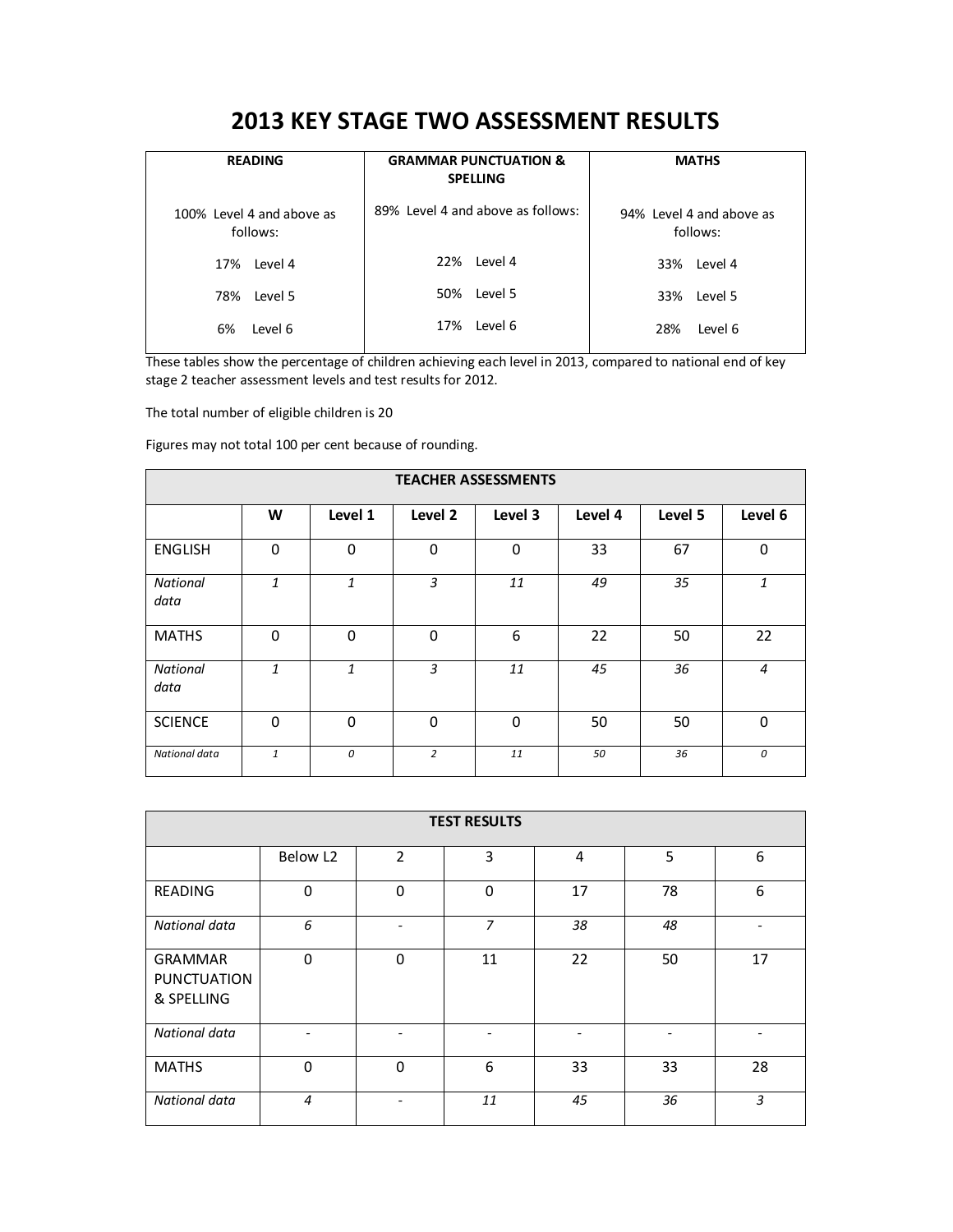## **2013 KEY STAGE ONE ASSESSMENT RESULTS**

| % achieving each<br>level compared to<br>national data | W<br>(Working<br>towards Level 1) | Level 1     | Level 2 | Level 3 |
|--------------------------------------------------------|-----------------------------------|-------------|---------|---------|
| <b>SPEAKING &amp;</b><br><b>LISTENING</b>              | $\overline{0}$                    | $\mathbf 0$ | 100     | 0       |
| National data                                          | $\overline{2}$                    | 10          | 66      | 22      |
| <b>READING</b>                                         | $\mathbf 0$                       | $\mathbf 0$ | 61      | 38      |
| National data                                          | $\overline{2}$                    | 11          | 60      | 27      |
| <b>WRITING</b>                                         | $\mathbf 0$                       | $\mathbf 0$ | 86      | 14      |
| National data                                          | $\overline{3}$                    | 14          | 69      | 14      |
| <b>MATHS</b>                                           | $\overline{0}$                    | $\mathbf 0$ | 63      | 38      |
| National data                                          | $\overline{2}$                    | 8           | 69      | 22      |
| <b>SCIENCE</b>                                         | $\mathbf 0$                       | $\mathbf 0$ | 90      | 10      |